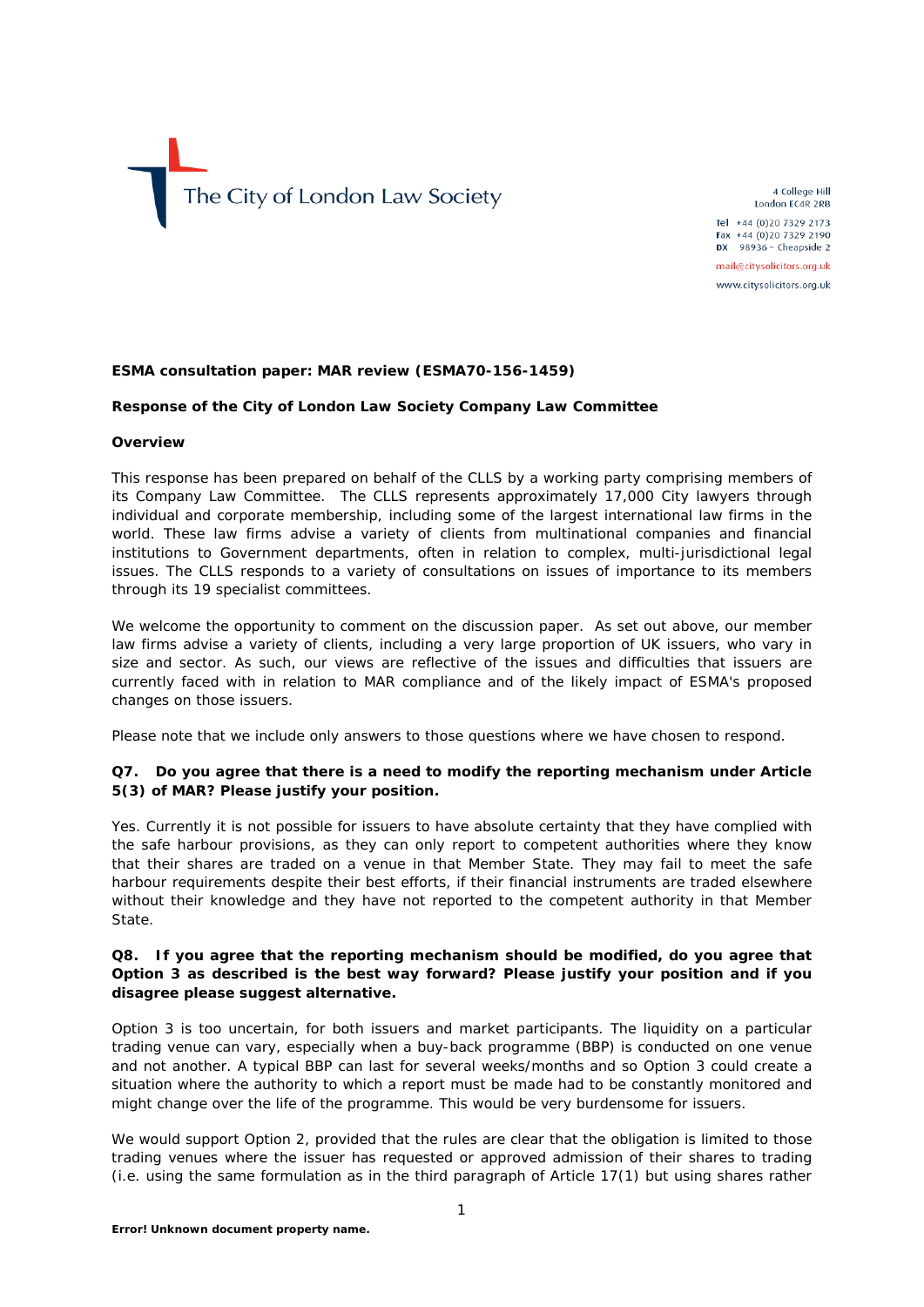than financial instruments). The advantage is that the issuer can clearly determine at the outset of the BBP where it needs to report and this will not change unless the issuer actively requests or approves a further admission. Although this may mean more reporting (for example reporting the same content to two venues rather than one), overall it will be less burdensome for issuers than having to monitor which market is the most liquid for the purposes of Option 3 and it is the Option which is most likely to align with issuers' existing reporting procedures.

Alternatively, if ESMA were to proceed with Option 3, we would suggest that a determination of the most liquid market should be made at the outset of the BBP rather than having to be continually assessed. However, we consider this modified version of Option 3 would still prove more burdensome to issuers than Option 2.

# **Q9. Do you agree to remove the obligation for issuers to report under Article 5(3) of MAR information specified in Article 25(1) and (2) of MiFIR? If not, please explain.**

Yes we agree.

#### **Q10. Do you agree with the list of fields to be reported by the issuers to the NCA? If not, please elaborate.**

Yes we agree.

#### **Q11. Do you agree with ESMA's preliminary view?**

Yes we agree. Furthermore, reporting in a detailed form as currently required creates a significant cost for issuers with no real benefit to market participants (the data often runs to several pages, and the issuer has to pay an extra amount for each page of their announcement).

# **Q12. Would you find more useful other aggregated data related to the BBP and if so what aggregated data? Please elaborate.**

Where an issuer buys shares back from an intermediary (rather than via an agent on a trading venue) it would be helpful if the rules confirmed which trade data needs to be included in the announcement (i.e. just the purchase by the issuer from the intermediary (which may itself be onmarket), or the trades by the intermediary on the trading venues, or both).

### **Q13. Have market participants experienced any difficulties with identifying what information is inside information and the moment in which information becomes inside information under the current MAR definition?**

Generally we believe that the current definition of inside information is well understood by issuers and other market participants. Certain aspects of the definition have also been supplemented and clarified in ECJ and domestic case law and in regulatory guidance. (Case law and regulatory guidance made under the Market Abuse Directive (MAD) largely remains relevant because the definition of inside information under MAD was almost identical.) As such, and given the relatively short period of time during which the MAR regime has been in operation, changing the definition would be likely to create unnecessary uncertainty for market participants.

There will inevitably be situations where finely balanced judgements are required as to whether information amounts to inside information (or the precise point at which inside information arises). However, this results from the range and complexity of circumstances that could give rise to inside information rather than from the wording of the definition. In cases of doubt, issuers will typically seek advice from their legal and financial advisers which, in our view, also demonstrates that the system is working appropriately.

### **Q14. Do market participants consider that the definition of inside information is sufficient for combatting market abuse?**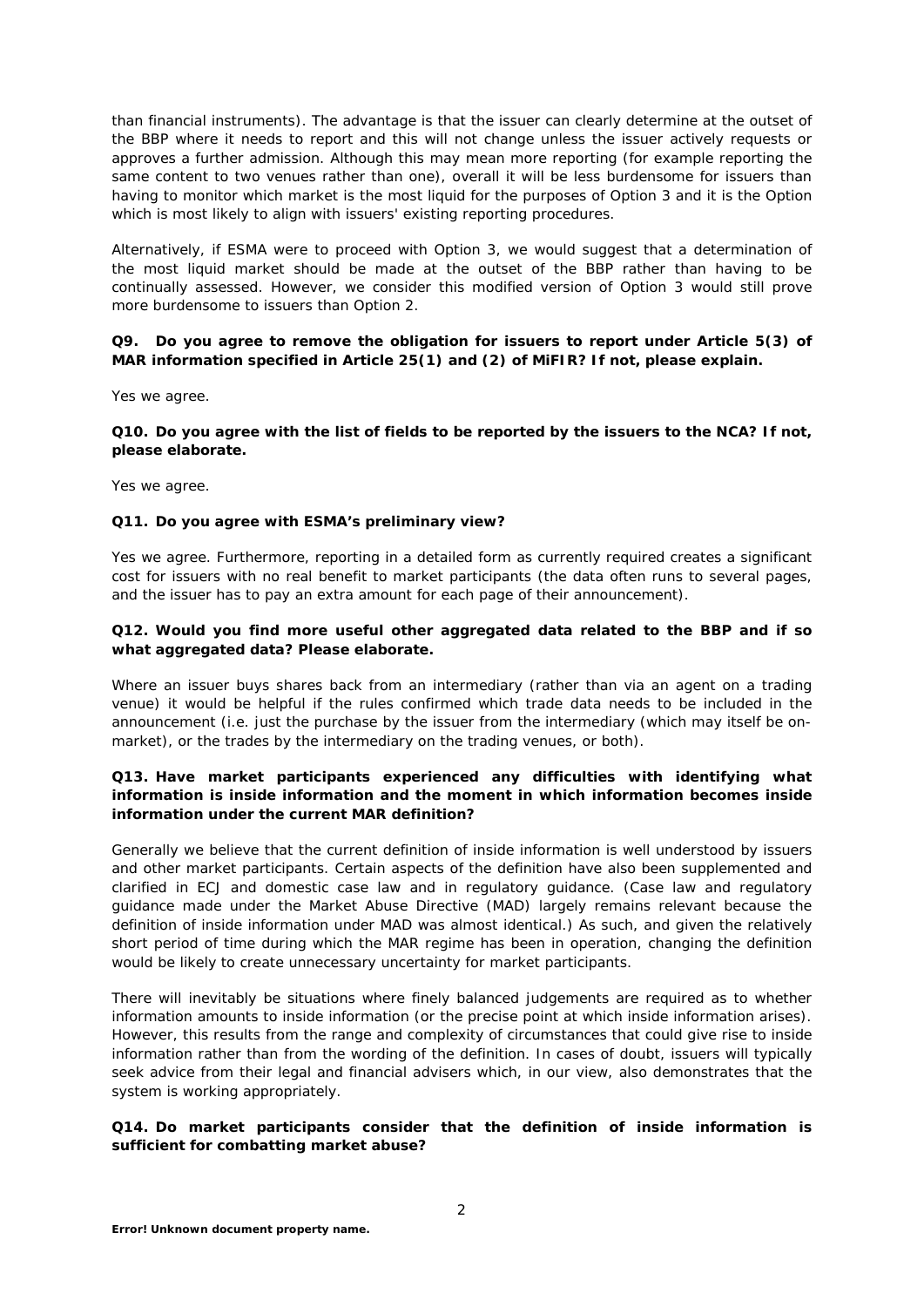Yes. Practitioners generally consider the definition to have a wide ambit and in our experience abusive behaviour would not be constrained by an even wider definition of inside information.

### **Q15. In particular, have market participants identified information that they would consider as inside information, but which is not covered by the current definition of inside information?**

No.

### **Q20. What changes could be made to include other cases of front running?**

We support and agree with the response of the Regulatory Committee of the City of London Law Society to this question.

However, if the type of inside information specified in Article 7(1)(d) were to be extended to catch other persons, we think it would be necessary also to amend Article 17 so that an issuer that becomes aware that someone else is planning to deal in its securities should not automatically be expected to announce that information.

#### **Q21. Do you consider that specific conditions should be added in MAR to cover frontrunning on financial instruments which have an illiquid market?**

We support and agree with the response of the Regulatory Committee of the City of London Law Society to this question.

### **Q22. What market abuse and/or conduct risks could arise from pre-hedging behaviours and what systems and controls do firms have in place to address those risks? What measures could be used in MAR or other legislation to address those risks?**

We support and agree with the response of the Regulatory Committee of the City of London Law Society to this question.

### **Q25: Please provide your views on the functioning of the conditions to delay disclosure of inside information and on whether they enable issuers to delay disclosure of inside information where necessary.**

Generally we believe that the conditions for delaying disclosure of inside information work reasonably well and are understood by issuers and other market participants.

#### **Q26: Please provide relevant examples of difficulties encountered in the assessment of the conditions for the delay or in the application of the procedure under Article 17(4) of MAR.**

One area that ESMA might consider amending in terms of alleviating burdens for issuers is the requirement in Article 17(4) for an issuer to notify an NCA separately where the disclosure of inside information has been delayed as this is additional to the requirement in Article 17(1) for the inside information to be disclosed to the public as soon as possible. We appreciate that currently NCAs may use such notifications to help monitor market announcements and detect market abuse, but if in future NCAs develop alternative methods of achieving these aims we recommend that ESMA should consider deleting this requirement.

### **Q27: Please provide your view on the inclusion of a requirement in MAR for issuers to have systems and controls for identifying, handling, and disclosing inside information. What would the impact be of introducing a systems and controls requirement for issuers?**

We accept that the MAR regime already requires issuers to have systems and controls in certain areas – for example, in relation to the keeping of insider lists, and the recording of when inside information arose and, where applicable, why the issuer was entitled to delay announcing it.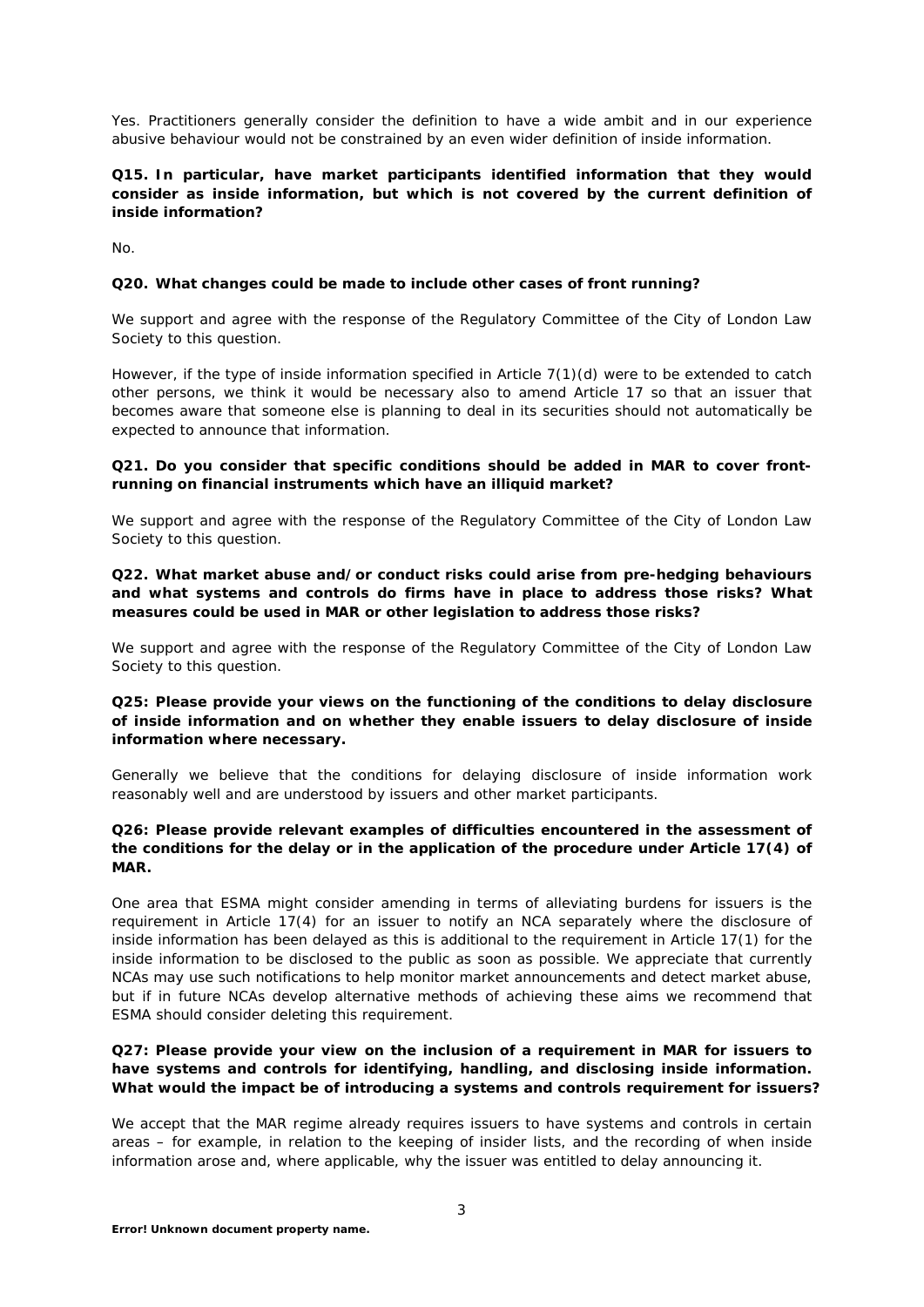In the UK, issuers are required by various market rules to put in place systems and controls that enable them to comply with MAR – in particular, to comply with the obligations in Article 17 to identify and announce inside information as soon as possible, except where a delay is permitted; and to ensure that PDMRs and their PCAs notify the issuer and the FCA of dealings in its securities, and that the issuer announces such dealings to the market, in accordance with Article 19(1) to  $(10).$ 

In addition, nearly all companies with shares admitted to trading on the Main Market of the London Stock Exchange put in place a share dealing code that (i) requires PDMRs and, sometimes, other employees, to seek clearance before dealing in the company's shares and (ii) prohibits PDMRs from dealing during the 30 day closed periods specified in Article 19(11) of MAR, except in the circumstances permitted under the MAR regime. Companies with shares traded on AIM are required by the *AIM Rules for Companies* to put in place such a share dealing code. Both listed and AIM companies are also required to ensure that their directors understand their own, and their company's obligations under the MAR regime.

However, these market rules do not prescribe how such systems and controls should work: it is up to an issuer to put in place systems and controls that are suitable and effective for a company of its size and complexity and that work with the company's other policies, systems and procedures. One size does not fit all. For example, many larger companies have a Disclosure Committee whose members determine whether information is inside information and whether an announcement is required, but many smaller companies leave this role to be performed by the board itself or the executive committee; many larger companies have detailed written procedures to help identify and disclose inside information, but others rely on a more informal system; and some companies have sophisticated document management and other IT systems that restrict access to certain documents, whereas for other companies this is not feasible or would be disproportionately expensive to implement. Similarly, the amount of training and guidance that companies provide to their directors and other employees will depend on factors such as the size of the company, the number of employees who need to understand the rules, and the level of experience of those individuals.

We do not think it would be appropriate for MAR to include a requirement for issuers to have systems and controls for identifying, handling, and disclosing inside information. In our view, such matters are best left to market regulation: such regulation should recognise the fact that issuers come in many different forms and sizes, so systems and controls requirements should not be too prescriptive, and may also require issuers to put in place systems and controls that enable them to comply with other rules of the relevant market (for example to identify transactions with related parties and to obtain independent approval for them).

#### **Q28: Please provide examples of cases in which the identification of when an information became "inside information" was problematic.**

As noted in our response to Q13 above, there are certainly situations in which finely balanced judgements are required as to whether information amounts to inside information (or the precise point at which inside information arises). However, we are not aware of any examples that are so problematic that we would recommend amending the definition of inside information.

### **Q29: Please provide your views on the notification to NCAs of the delay of disclosure of inside information, in those cases in which the relevant information loses its inside nature following the decision to delay the disclosure.**

It is clear that such a notification is not required under the existing rules, as noted in Q&A 5.2 of the ESMA Questions and Answers on the Market Abuse Regulation (ESMA 70-145-111) (ESMA Q&A) and as referenced in paragraph 125 of the consultation.

We do not think that such a notification should be required for the following reasons: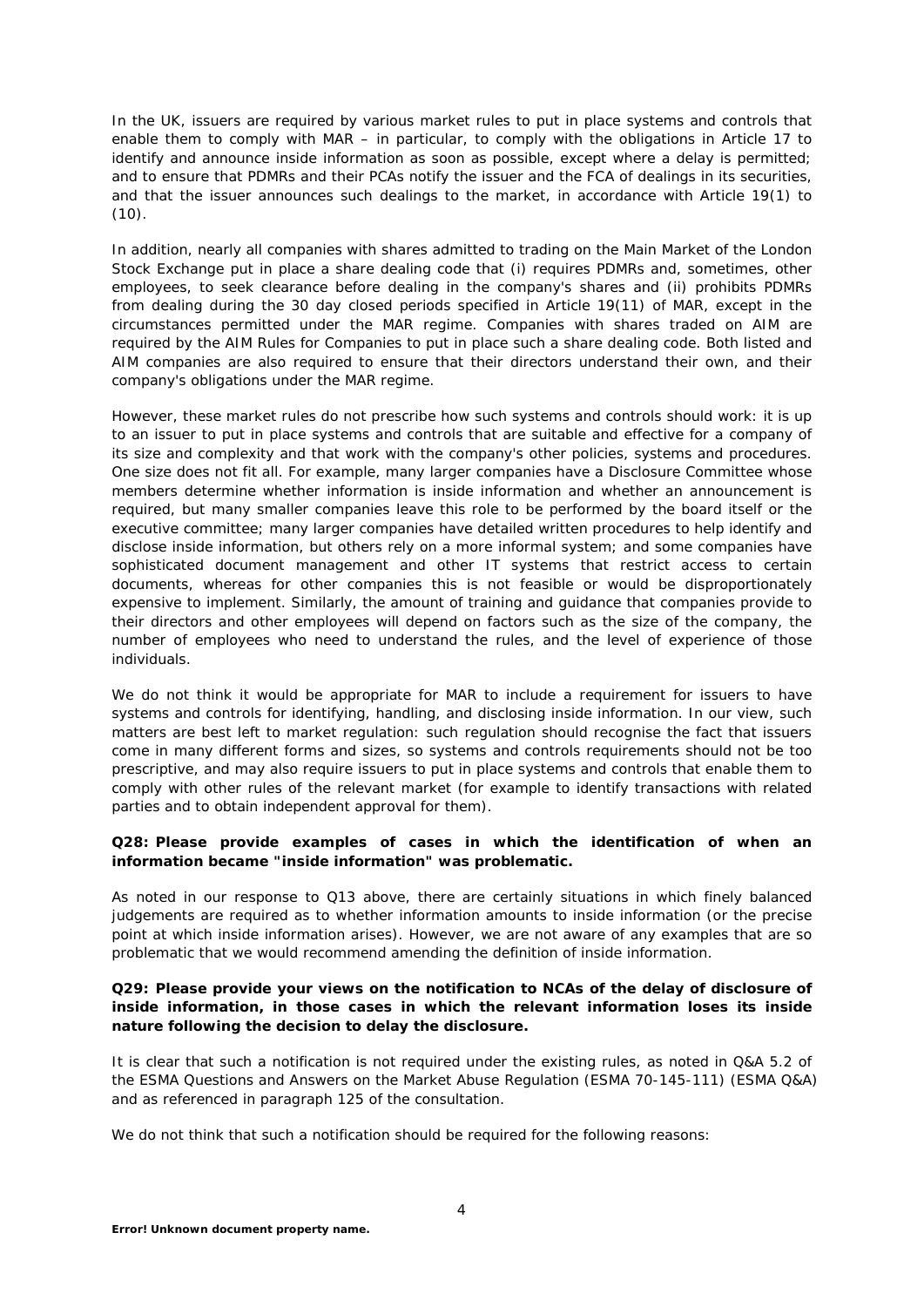- Para 126 of the consultation says that imposing a notification obligation upon the issuer "would enable NCAs to better identify possible cases of insider dealing". However, ESMA does not identify any evidence that insider dealing is currently occurring where issuers delay disclosure and the information subsequently loses its inside nature. We question whether this is a high risk area which needs additional regulation.
- In order to make such a notification, an issuer would need to identify exactly when the information ceased to be inside information. Although in some circumstances it will be clear exactly when information ceases to be inside information (for example when the board takes a final decision not to proceed with an acquisition, an equity fundraising or another proposed course of action; or a particular event occurs that makes it impossible to proceed), in other circumstances it could be more difficult to determine exactly when information ceases to be inside information (for example in the scenario of a sale or acquisition where, during negotiations, the counterparty walks away but the issuer thinks that this is just a negotiating tactic and that the counterparty will come back in due course, where a number of events occur over a short period of time, or the "landscape" otherwise changes so that a proposed course of action is no longer seen to be viable, at least for the time being). If issuers were required to identify exactly when information ceases to be inside information they would therefore need to put in place systems and controls similar to those needed to identify when information first becomes inside information. This would be burdensome and, we suggest, disproportionate to the desired benefit (of helping NCAs identify when insider dealing may have occurred), particularly given that, if an NCA suspects that insider dealing has taken place, it can of course request information from an issuer at any time, including as to whether the issuer has or previously had inside information and, if so, why it is or was at the time entitled to delay announcing it. In addition, the issuer is already subject to various obligations to reduce the risk of insider dealing including those set out in Articles 17(1), 17 (4) and 18 of MAR and Article 4(1) of CIR 2016/1055.

There is also a risk that the proposed change could have an unintended chilling effect on issuers' willingness to determine that something is inside information if there remains any doubt over this. If an additional obligation to notify the relevant NCA if something ceases to be inside information were to be introduced, issuers may well be more reluctant to determine that something is inside information where there remains some material uncertainty over whether a particular event will occur or a course of action might be taken in order to avoid the additional burden of having to comply with that obligation. Given the determination of whether something is or is not inside information can, depending on the actual circumstances, be a finely balanced judgement, we would not support any proposal to change the current regime which might make issuers more reluctant to conclude that something is inside information when in fact they should be reaching the conclusion that it is inside information.

# **Q30: Please provide your views on whether Article 17(5) of MAR has to be made more explicit to include the case of a listed issuer, which is not a credit or financial institution, but which is controlling, directly or indirectly, a listed or non-listed credit or financial institution.**

We agree it would be helpful to clarify that Article 17(5) also applies where the credit or financial institution is controlled, directly or indirectly, by a listed issuer. For this purpose we suggest that, as well as amending the opening words of Article 17(5), the word "issuer" in condition (a) should be replaced by the words "credit or financial institution". Consequential changes will also be needed to Article 17(6).

#### **Q33: Do you agree with the proposed amendments to Article 11 of MAR?**

No, we do not agree with the proposed amendments. The proposal would represent a fundamental change in the nature of the market soundings regime, not merely a clarification of existing obligations, and would lead to significant market disruption.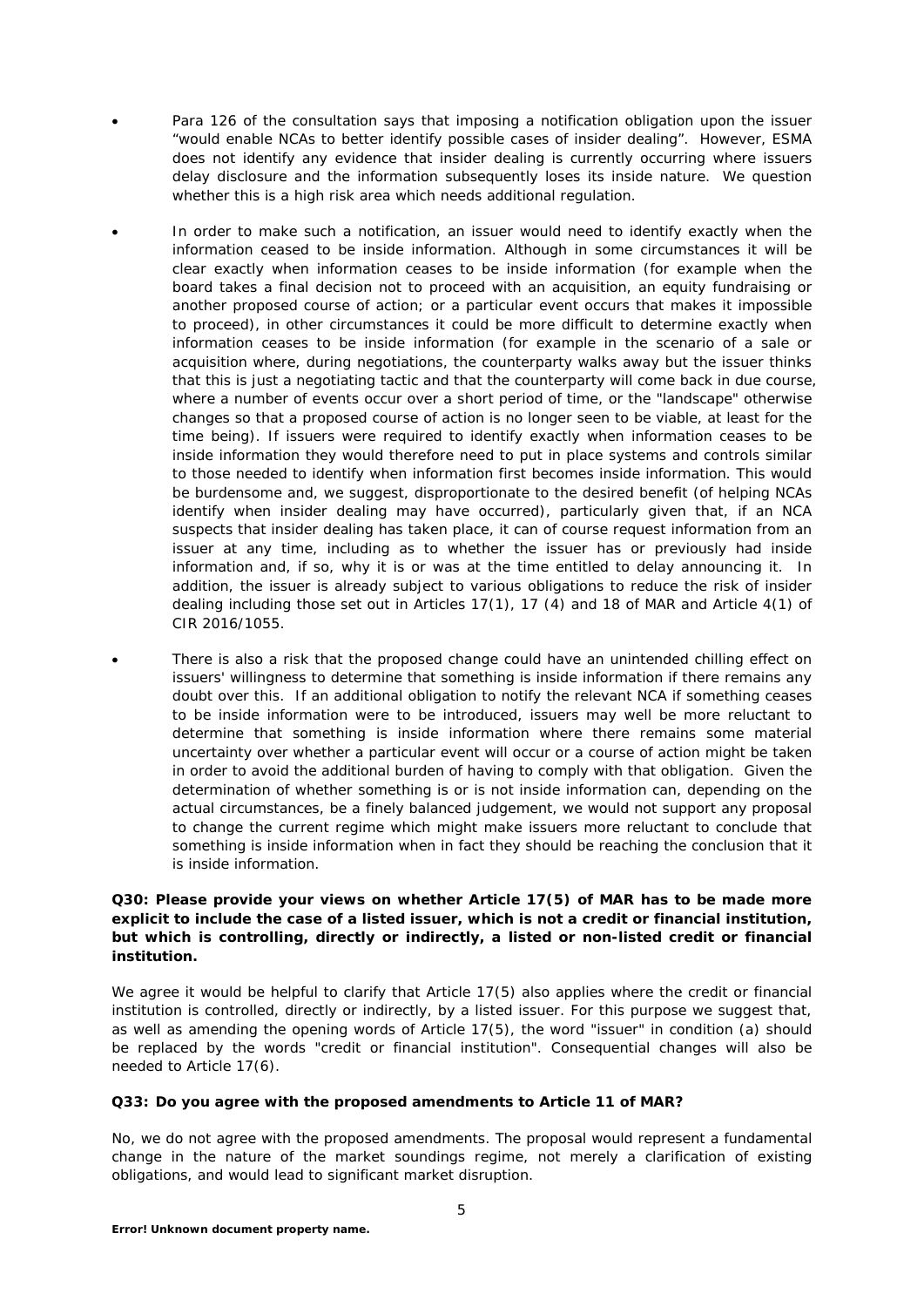In the UK the accepted market position is that Article 11(3) (the inside information assessment) and Article 11(8) (record keeping in relation to that assessment) have mandatory effect. Voluntary compliance with the remaining provisions of Article 11 and with the Level 2 provisions in CDR 2016/960 can provide market participants with the benefit of a safe harbour from the offence of unlawful disclosure in Article 10, but failure to do so does not constitute a breach of MAR.

The approach taken in the UK reflects both the correct technical reading of the provisions and the intended purpose of the regime as an optional safe harbour. As noted in MAR Recital (35), 'there should be no presumption that market participants that do not comply with this Regulation when conducting a market sounding have unlawfully disclosed inside information but they should not be able to take advantage of the exemption given to those who have complied with such provisions'. Our reading of the relevant provisions would also appear to be consistent with previous statements from ESMA, in particular where it noted, in its response to feedback to the original consultation that 'In relation to the safe harbour issue, ESMA is of the view that the nature of the provision is to serve as a protection for DMPs against unlawful disclosure of inside information, provided that the DMP complied with the requirements set forth in the TS' (ESMA/2015/1455, Appendix IV, paragraph 73), and commenting in the final report that 'where the requirements set out in MAR and further specified in the draft technical standards are not complied with, DMPs cannot benefit from such protection' (ESMA/2015/1455, paragraph 74). The Recital and the previous ESMA statements are, in our view, inconsistent with mandatory obligations, as they clearly contemplate that market participants have the option not to comply.

The introduction of a mandatory approach risks a negative impact on investor interactions and consequent disruption to the flow of information. The proposals would remove the flexibility currently afforded to market participants to obtain soundings from recipients unwilling to be subject to the recording and/or administrative obligations placed on them by the regime. It would also hinder market soundings involving recipients outside the EEA, where there may be local law requirements or practices inconsistent with the extraterritorial MAR provisions. The benefit of the safe harbour already incentivises market participants to comply with the regime for inside information soundings and for non-inside information soundings where any concerns remain around the characterisation of the disclosures. The consequence of the proposed mandatory approach would be to impose a new compliance burden on soundings where the safe harbour is not relevant, including those that communicate only public, non-inside information. A desire to avoid these obligations is likely to discourage use of soundings, particularly of potential European investors, limiting the flow of information necessary for the proper functioning of the market.

# **Q34: Do you think that some limitation to the definition of market sounding should be introduced (e.g. excluding certain categories of transactions) or that additional clarification on the scope of the definition of market sounding should be provided?**

As noted above in our response to Q33, in our view the market sounding regime should remain a voluntary safe harbour from the offence of unlawful disclosure of inside information. On this basis, we would not support amendments to or clarifications of the current definition, or the exclusion of certain transaction types. Changes to the scope of the regime would be unhelpful given the existence of well-understood market practices across transaction types. Retaining the current broad scope will allow market participants to continue to make use of the voluntary safe harbour where appropriate in line with well understood procedures.

If, contrary to our view, compliance with the entirety of Article 11 and CDR 2016/960 is made mandatory for any activity within the definition of a 'market sounding', then in our view it would be necessary to clarify that certain transaction types are not in scope. In particular, it would be helpful to confirm that both preliminary discussions ahead of a bilateral sale and the negotiation of terms with investors in a private placement are outside the regime. Any such clarification should also preserve the limitations on the scope of the market soundings regime recognised in Q9.1 of the ESMA Q&A, such that Article 11(1) will continue only to cover transactions in 'financial instruments covered by the MAR scope as specified in Article 2(1) of MAR'.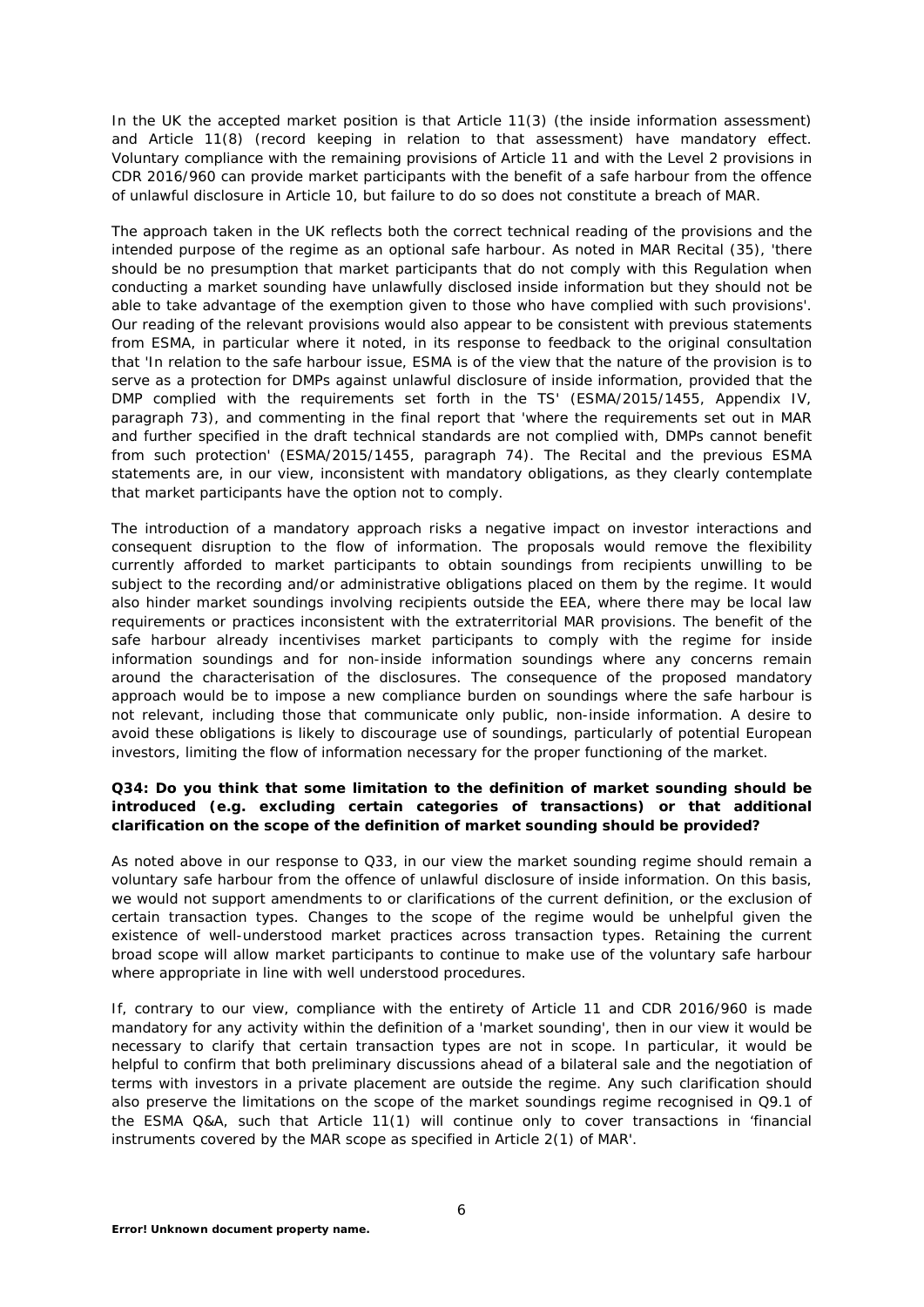### **Q35: What are in your view the stages of the interaction between DMPs and potential investors, from the initial contact to the execution of the transaction, that should be covered by the definition of market soundings?**

The stages of the interaction between DMPs and potential investors that fall within the market sounding definition are well-understood in the UK market. It is clear that the regime applies to communications that seek to gauge the interest of potential investors in a possible transaction, and the conditions relating to it, and not to interactions later in a transaction process that form part of negotiations in the execution phase. In our view further clarification is not required.

### **Q36: Do you think that the reference to "prior to the announcement of a transaction" in the definition of market sounding is appropriate or whether it should be amended to cover also those communications of information not followed by any specific announcement?**

We would not support changes in this area. As noted above in our response to Q33, in our view the market sounding regime should remain a voluntary safe harbour from the offence of unlawful disclosure of inside information. The benefit of the voluntary safe harbour will be sought when inside information is being disclosed as part of a sounding, or where there remains uncertainty over the characterisation of the disclosed information. In those circumstances an announcement of the transaction the subject of the sounding will typically be required by the inside information disclosure obligations in Article 17 or otherwise expected by the market. Announcement provides a clear, well-understood end to the scope of the market sounding regime, providing helpful certainty to market participants engaging with investors and we would therefore support its retention.

Where a transaction is announced and subsequent interactions with investors take place that involve the communication of inside information, it is already market practice to use appropriate wall-crossing procedures to ensure communications are made in a way consistent with Article 10.

### **Q37: Can you provide information on situations where the market soundings regime has proven to be of difficult application by DMPs or persons receiving the market sounding? Could you please elaborate?**

The market sounding regime imposes a number of onerous administrative requirements on both disclosing market participants and market sounding recipients, to avoid which some investors choose not to participate in soundings. A point of note is that the regime requires all participants in a joint market sounding to comply in full with disclosing market participant obligations. Where more than one party is carrying out a joint market sounding, it is not possible to delegate compliance to one disclosing market participant. Instead each party must comply in full (including duplicate recordings and / or minutes). Although this impacts all joint market soundings, it is a particular concern for issuers considering participation alongside a financial institution. Corporate issuers often do not have access to recording facilities and may not be as familiar with the market sounding obligations as financial advisers. In practice, therefore, corporates are often reluctant to participate in interactions with investors that fall within the market sounding regime. As noted in MAR Recital (32), market soundings are a highly valuable tool for issuers to enhance shareholder dialogue. Allowing disclosing market participants in a joint market sounding to designate a 'lead' participant as responsible for compliance with the safe harbour requirements would encourage issuers to participate fully with their own investors, to the benefit of ongoing issuer/investor relationships.

# **Q38: Can you provide your views on how to simplify or improve the market sounding procedure and requirements while ensuring an adequate level of audit trail of the conveyed information (in relation to both the DMPs and the persons receiving the market sounding)?**

We do not support the suggestion in the consultation that recording should be made mandatory for all market soundings. Article 2(2) of CDR 2016/960 already requires the use of recorded telephone lines where the market sounding takes place by telephone, the disclosing market participant has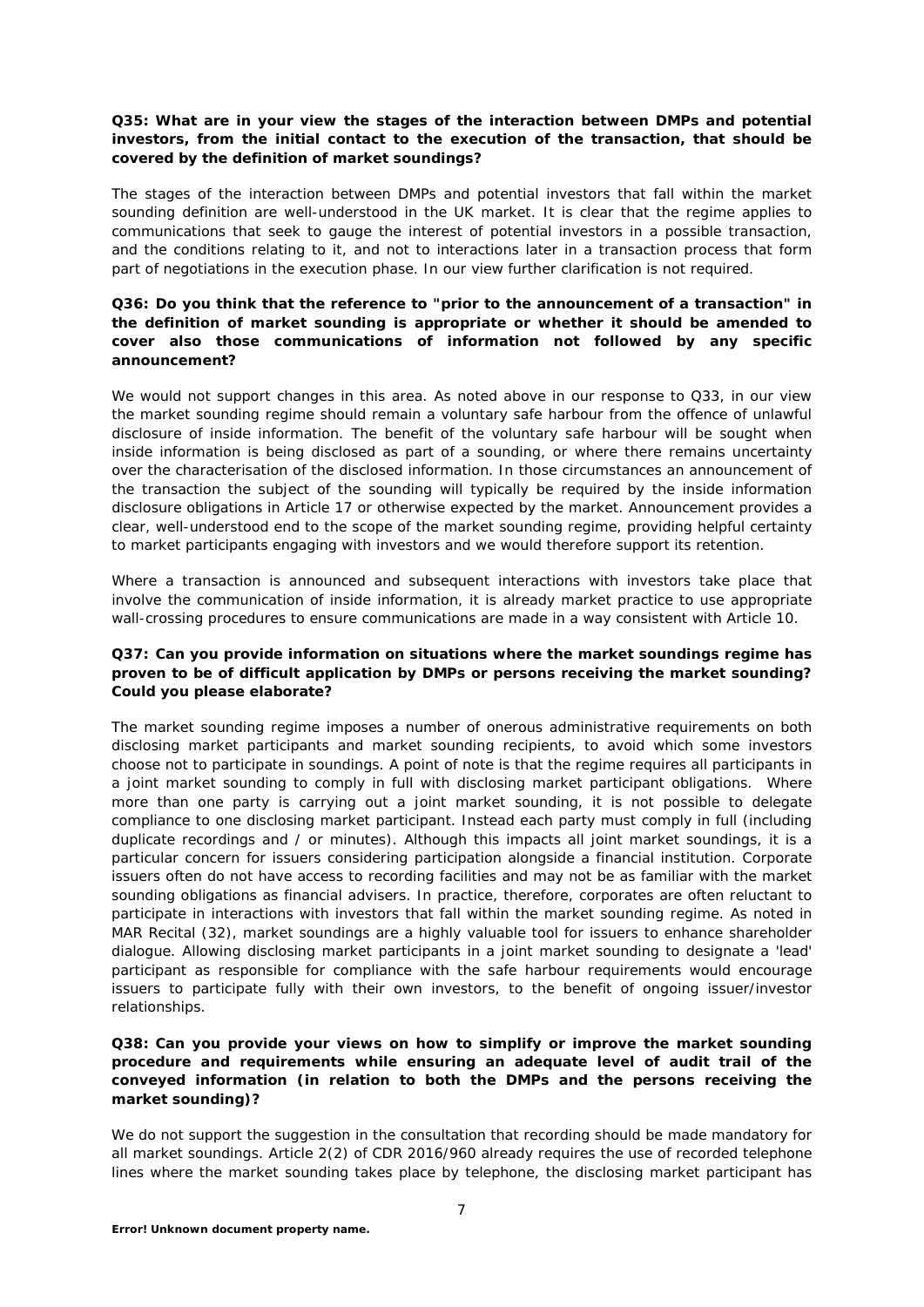access to such lines and the persons receiving have given their consent. Taking forward this option would therefore only serve to exclude from the market sounding process any investor unwilling to consent to recording, potentially reducing the quality of information gained by issuers. Mandatory recording would also inhibit market soundings carried out other than via telephone recorded lines, including those currently carried out through physical meetings or as part of other interactions (such as site visits). At a practical level, disclosing market participants would be required to cancel or postpone market soundings if technical difficulties disrupted an intended recording, an undesirable step for transactions under time pressure.

The administrative burden of the current minute requirements could be reduced by removing the need for signature. It should be sufficient for a disclosing market participant to provide minutes to the market sounding recipient. If the recipient does not respond, this version would be accepted without the need for signature. The recipient would retain the right to comment in the event of disagreement: if any such comments are accepted, a revised version would be circulated by the disclosing market participant, if not then the recipient would have the option to prepare its own alternative version and send that to the disclosing market participant. In this scenario neither version would require signature.

As noted above in response to Q37, allowing disclosing market participants in a joint market sounding to designate a 'lead' participant as responsible for compliance with the safe harbour requirements would allow corporate issuers to participate in discussions with their potential investors without compliance with onerous, and duplicative, administrative requirements.

It would also be helpful to clarify that where a potential investor has received a market sounding, follow-up conversations can be viewed as part of that sounding. Where a subsequent conversation is clearly a continuation, it would be helpful to simplify or remove the requirement to repeat scripted reminders of the wall-crossing requirements.

### **Q40: Do you consider that the insider list regime should be amended to make it more effective?**

We consider that the insider list regime works effectively in practice and that, other than as set out below, no major changes are needed to make it more effective. The current insider list regime is well-understood in the UK market, with both issuers and their advisers having appropriate processes in place to enable an insider list to be produced promptly when requested by the regulator.

# **Q41: What changes and what systems and controls would issuers need to put in place in order to be able to provide NCAs, at their request, the insider list with the individuals who had actually accessed the inside information within a short time period?**

Our view is that this is not necessary for the reasons set out below.

If ESMA moved to a regime of real time insider lists which only included those who actually had access to inside information (as opposed to potential access) this would be very burdensome and costly for both issuers and their advisers as it would require constant monitoring and updating, particularly of individuals such as members of compliance teams at financial advisers. In addition, in some instances, it may be difficult to ascertain whether someone has actually accessed inside information either because the information may be disclosed in a series of emails or documents which could be pieced together (accessing a document in relation to a project involving inside information does not necessarily mean that the person has accessed the inside information itself) or because the person may have been a member of a much larger team working on a particular workstream and it is difficult to ascertain at which precise moment that person's knowledge reached the point at which they could be said to have "accessed" the inside information.

We believe that the current system of having a list which sets out those individuals in categories with potential access (for example, compliance) which could be provided to the regulator on request with the ability to be narrowed down at a later stage in the event of an investigation to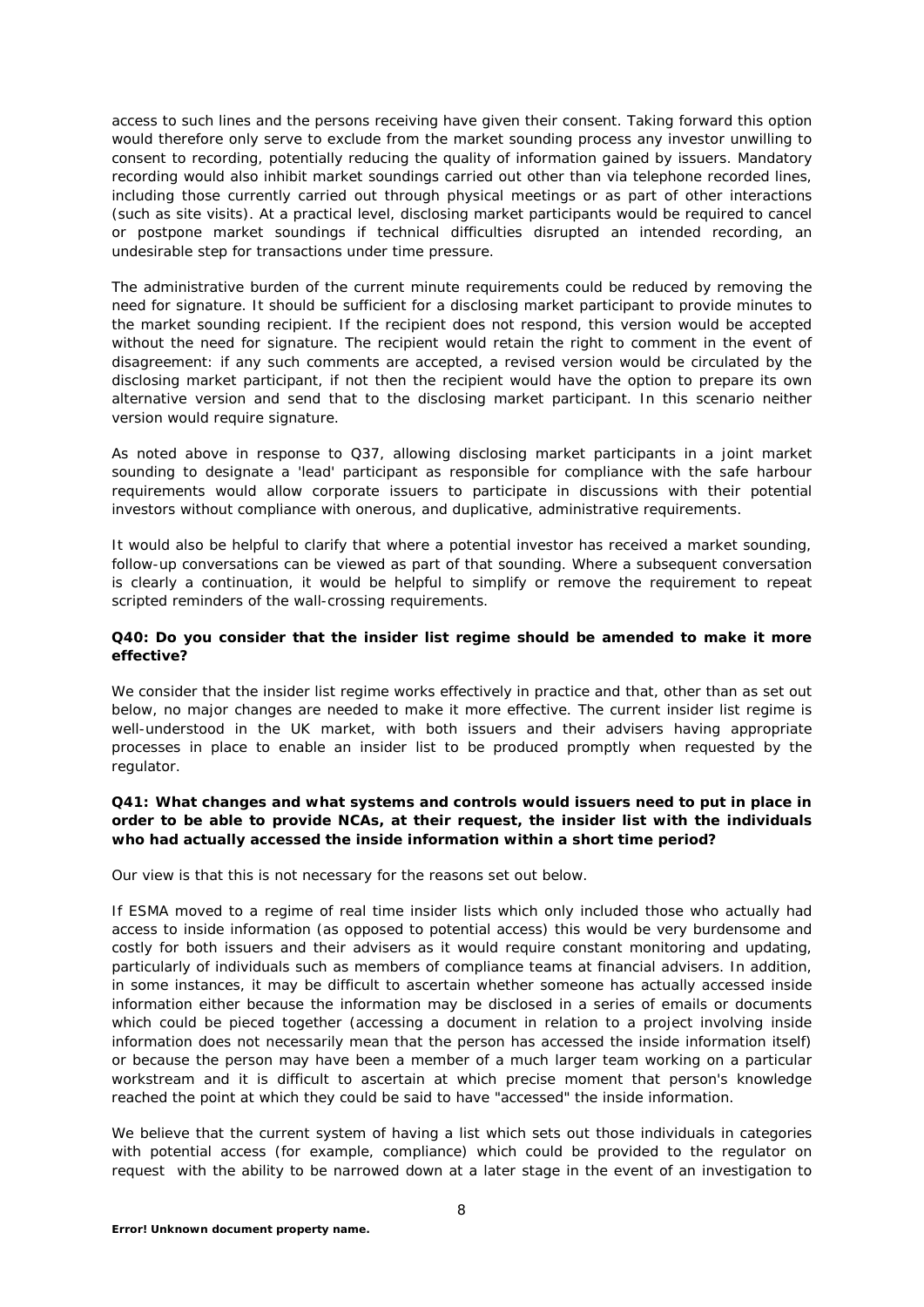those with actual access is a more efficient and cost effective system and is less burdensome for issuers and their advisers. As set out above, the current systems and processes in place work well and enable issuers and advisers to produce the required list to the regulator in a timely way without being overly onerous. A more complex test (based on actual access) could increase the risk of errors or omissions by providing an inappropriately small list to the regulator.

That said, seeking to narrow down lists of those with potential access should nevertheless be encouraged. It is not efficient or appropriate, for example, to have a list with everyone in the compliance department on it, particularly if there is no actual business need for these individuals to be on the list. We suggest that the issue could be dealt with by way of an additional question in the ESMA Q&A.

### **Q42: What are your views about expanding the scope of Article 18(1) of MAR (i.e. drawing up and maintaining the insider list) to include any person performing tasks through which they may have access to inside information, irrespective of the fact that they act on behalf of or on account of the issuer? Please identify any other cases that you consider appropriate.**

We do not think expanding the scope of Article 18(1) is necessary bearing in mind the general prohibitions set out in Articles 14 and 15 which apply to all persons who have inside information regardless of whether that person is on an insider list. However, we do think that there is merit in clarifying the scope of the expression "or otherwise performing tasks" in Article 18(1)(a) as there are differing views as to how this applies and to whom. We suggest that the issue could be dealt with by way of an additional question in the ESMA Q&A giving specific examples.

### **Q43: Do you consider useful maintaining the permanent insider section? If yes, please elaborate on your reasons for using the permanent insider section and who should be included in that section in your opinion.**

Yes we consider it useful to maintain a permanent insider list as it reduces the administrative burden for issuers by removing the need to add the same list of people each time to event-based insider lists. However, we agree with ESMA that these lists can be very long and agree that only an extremely limited group of individuals should meet the definition. We suggest that the issue could be dealt with by way of an additional question in the ESMA Q&A.

#### **Q44: Do you agree with ESMA's preliminary view?**

Yes we agree with ESMA that the issuer should include on its insider list a contact person for each legal person acting on behalf or for the account of the issuer having access to inside information but our view is that that person needs to be someone who has actual access rather than potential access to inside information. ESMA's view accords with that set out in paragraph A10.2 of the ESMA Q&A which states in the middle paragraph that persons acting on the issuer's behalf or account are personally responsible for the obligation to draw up, update and provide to the NCA upon request their own insider list.

### **Q45: Do you have any other suggestion on the insider lists that would support more efficiently their objectives while reducing the administrative work they entail? If yes, please elaborate how those changes could contribute to that purpose.**

There has always been a tension between including enough personal information on insider lists to enable NCAs to have sufficient information in cases of suspected insider dealing and the requirement set out in Article 18(3)(a) which states that the list needs to include the identity of the person having access to inside information as this can be achieved with substantially less information than is required by CIR 2016/347. The amount of information this requires can be administratively burdensome, particularly for smaller listed issuers. Our view is that mobile numbers and National Identification numbers are examples of information which go beyond the "identity" requirement. Whilst National Identification numbers are only required "if applicable" it can be onerous for an issuer to ascertain whether these even exist in certain jurisdictions,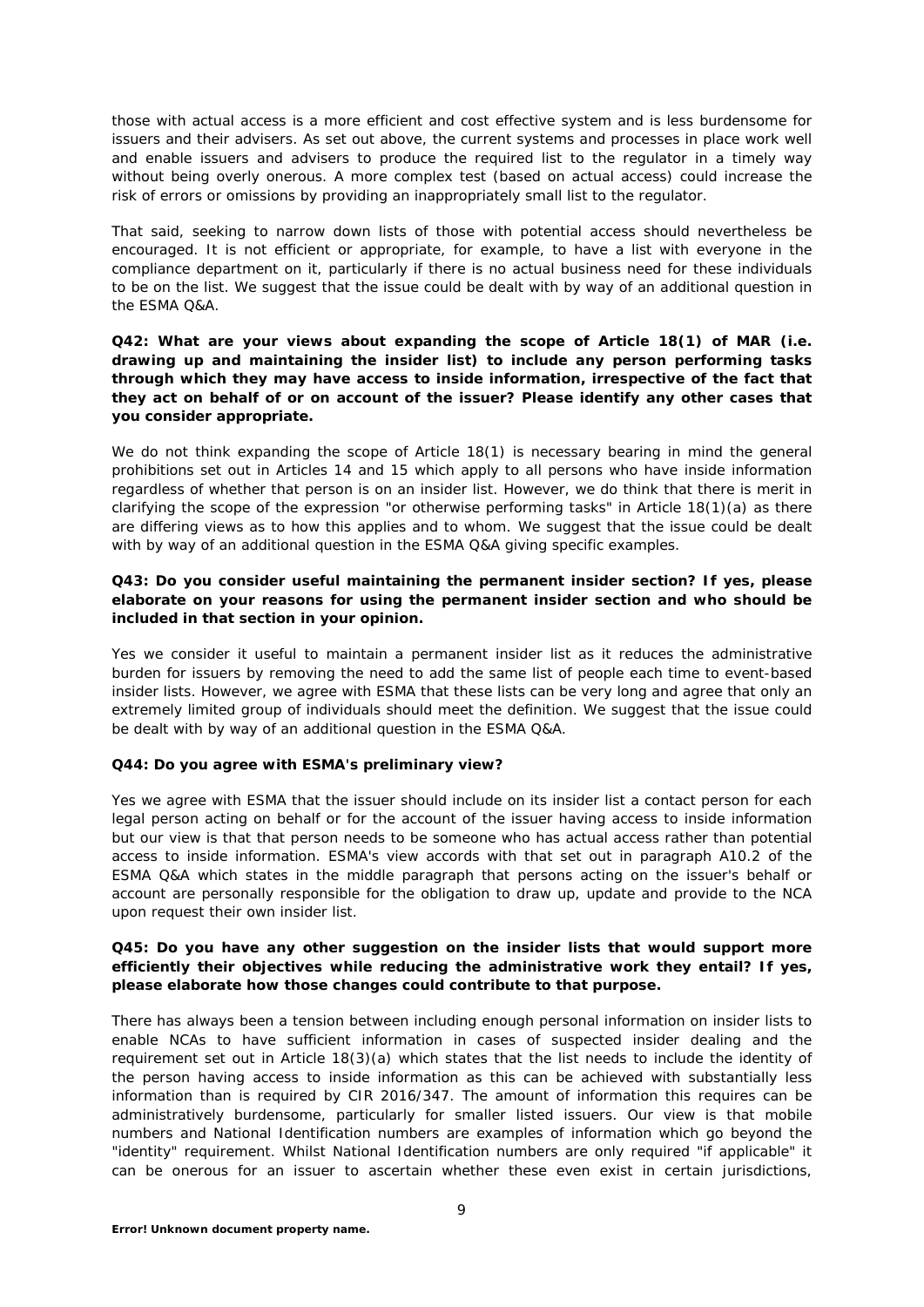including outside Member States. As set out above in answer to Q41, our view is that the list should provide enough information so that NCAs can ascertain the basic information and be in a position to ask for follow up information where required in the event of an investigation.

### **Q46: Should the minimum reporting threshold be increased from Euro 5,000? If so, what threshold would ensure an appropriate balance between transparency to the market, preventing market abuse and the reporting burden on issuers, PDMRs, and closely associated persons?**

In the UK the FCA has opted to keep the threshold at EUR 5,000. However, in practice, most companies require their PDMRs and PCAs to notify all dealings: this is to avoid the administrative burden of having to calculate whether the threshold has been crossed and to avoid the risk of making a mistake and failing to notify a dealing that should have been notified. In any event, most dealings would exceed the threshold.

If the threshold were to be increased, or NCAs were to be permitted to opt for a higher threshold up to a maximum specified in MAR, we suspect that more companies would actually apply the threshold – i.e. they would require their PDMRs and PCAs to notify dealings only once the threshold is crossed. This would certainly reduce the number of dealings that need to be notified, which would reduce the administrative burden on companies and their PDMRs. It would also reduce the number of notifications about dealings whose value is negligible and therefore arguably of little benefit to investors. However, in order to ensure that the benefit of needing to notify fewer dealings outweighs the disadvantages of having to keep a running total of dealing values for each PDMR and the risk of regulatory action if a mistake is made, the threshold would need to be set considerably higher: say, EUR 100,000.

We recognise, however, that as noted in paragraph 197 of the consultation setting the threshold considerably higher would reduce the amount of information available to NCAs and investors about dealings by PDMRs and their PCAs. We also accept that if Member States were permitted to set the threshold considerably higher this would likely result in Member States choosing to apply significantly different thresholds – for example Member State X could apply a threshold of EUR 5,000 while Member State Y applied a threshold of, say, EUR 100,000. We do not think it would be desirable to have such significant differences between Member States in the threshold that applies.

If the threshold is to continue to apply on the basis of transactions carried out by a PDMR during a calendar year, on balance we think the threshold should be left as it is. However, see below the suggestion in our answer to Q50 below that the threshold should perhaps apply instead on a per transaction basis.

Whether or not the threshold is increased or, as we suggest in our response to Q50, amended to apply on a per transaction basis, we support and agree with the response to this question of the Share Plan Lawyers group to the effect that certain types of dealings that are commonly carried out in connection with employee share plans or similar arrangements should be exempt from the obligation to notify under Article 19(11). In particular, the following types of dealings should be exempt:

- Acquisitions of securities under an employee savings scheme where those acquisitions are planned under the scheme to occur at regular intervals.
- Acquisitions of securities (including grants of rights to acquire securities in the future) under an employee savings scheme that is open to all or most employees.
- Acquisitions of securities by way of dividend reinvestment, where the PDMR/PCA has entered a standing commitment to reinvest dividends in securities.
- Sales of securities acquired pursuant to an employee scheme, where those securities are the only ones being sold by or on behalf of the PDMR/PCA at that time and are being sold to raise funds to cover taxes and/or social security contributions (or similar) and/or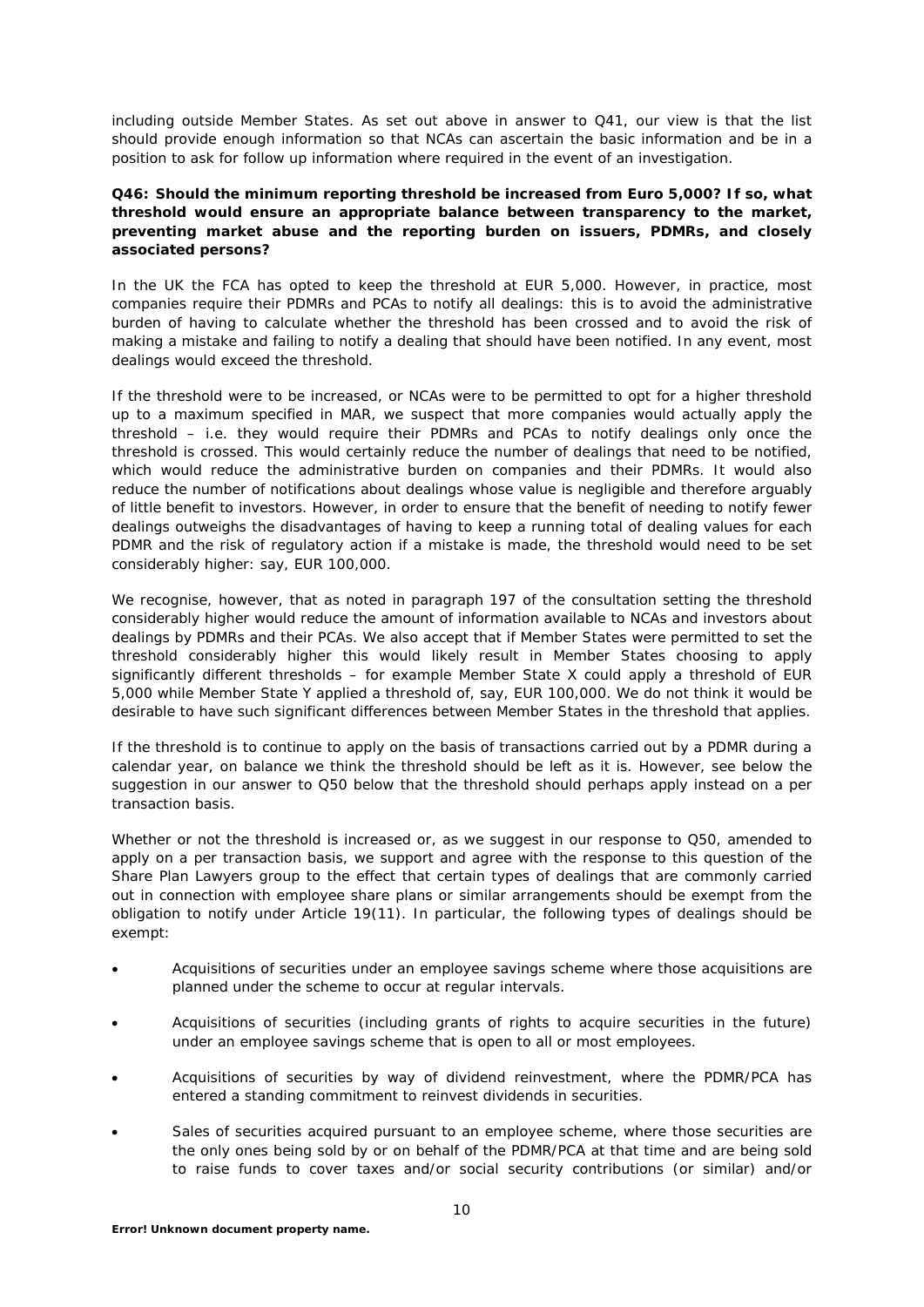exercise monies, in each case arising in connection with the acquisition of the securities (or participation in the employee scheme).

- Acquisitions or disposals of securities below a specified threshold, being a percentage of the PDMR/PCA's existing shareholding.
- Dealings where the beneficial interest in the relevant security does not change.

It may, however, be appropriate to require such dealings to be notified on an aggregated basis every six or twelve months.

**Q47: Should NCAs still have the option to keep a higher threshold? In that case, should the optional threshold be higher than Euro 20,000? If so, please describe the criteria to be used to set the higher optional threshold (by way of example, the liquidity of the financial instrument, or the average compensation received by the managers).** 

Please see our answer to Q46 above.

### **Q48: Did you identify alternative criteria on which the reporting threshold could be based? Please explain why.**

Please see our answer to Q46 above.

### **Q50: Did you identify alternative criteria on which the subsequent notifications could be based? Please explain why.**

We agree that the current rule has the benefit of simplicity, namely that once the threshold has been reached all further dealings must be notified, whatever their size. On the other hand, it does mean that once the threshold is crossed the PDMR must notify all subsequent dealings, even if their value is negligible, which can result in investors and NCAs being provided with information that is of little or no value. We can therefore see merit in amending Article 19(8) so that the threshold applies on a per transaction basis – i.e. the obligation to notify a particular dealing arises only if the value of that dealing exceeds a specified threshold. This would mean that each PDMR (or the issuer on its behalf) would not need to keep a running total of the value of that PDMR's dealings during a calendar year and, we suggest, would result in notifications that are more useful to investors. And if a PDMR was unsure whether a particular transaction exceeded the threshold, he/she could of course avoid the risk of failing to notify a transaction that should have been notified simply by choosing to notify it.

If a "per transaction" threshold were to apply, Article 19(8) would presumably also need to include some "anti-avoidance" language designed to prevent PDMRs avoiding the obligation to notify by splitting up a large transaction that would be over the threshold into several smaller ones each of which is below the threshold. If ESMA would like to pursue this suggestion we would be happy to suggest some drafting for this anti-avoidance language.

### **Q51: Do you consider that the 20% threshold included in Article 19(1a)(a) and (b) is appropriate? If not, please explain the reason why and provide examples in which the 20% threshold is not effective.**

Yes we agree.

**Q52: Have you identified any possible alternative system to set the threshold in relation to managers' transactions where the issuer's shares or debt instruments form part of a collective investment undertaking or provide exposure to a portfolio of assets?**

No.

**Q53: Did you identify elements of Article 19(11) of MAR which in your view could be amended? If yes, why? Have you identified alternatives to the closed period?**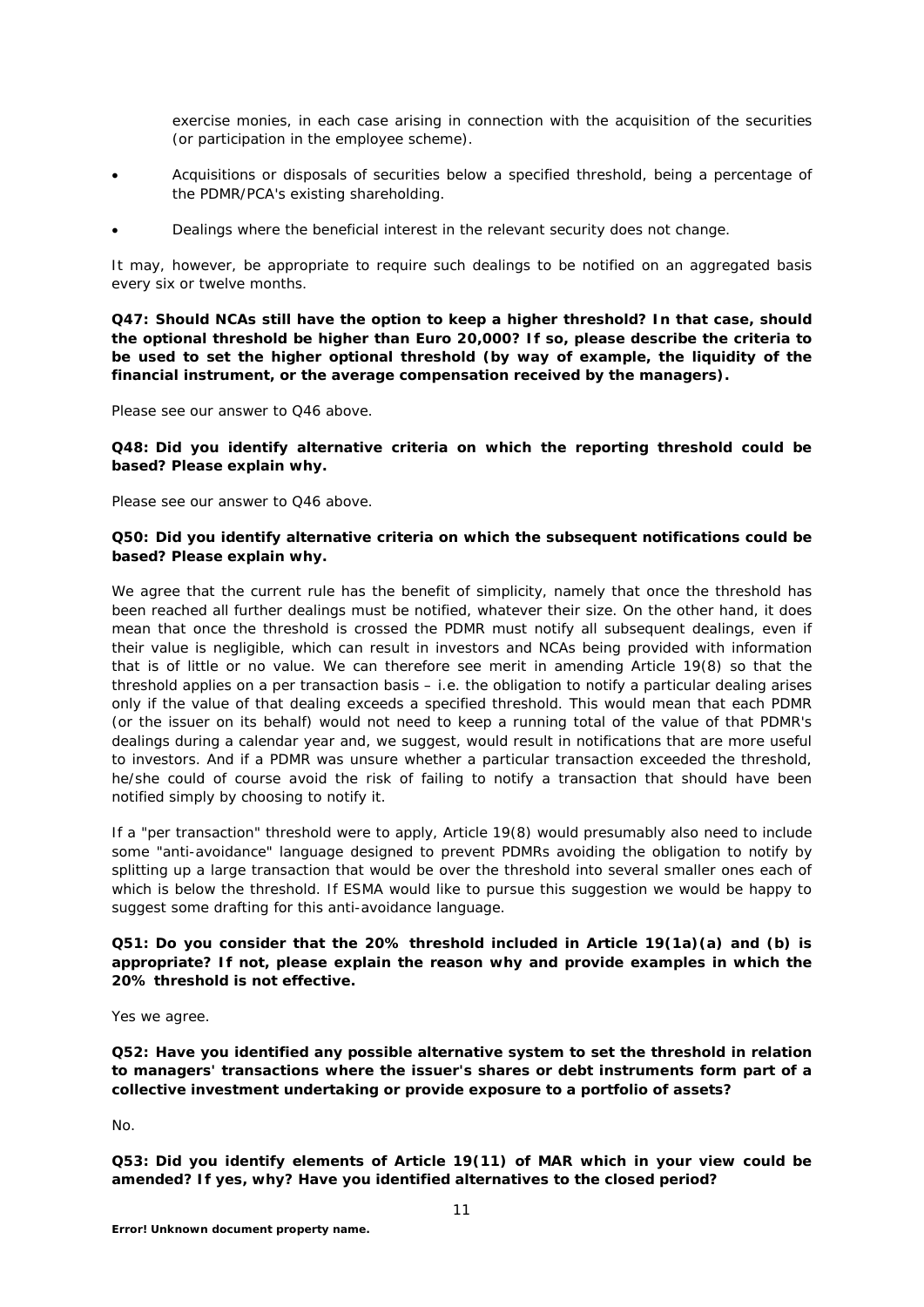We believe that the current framework for identifying closed periods and ensuring that PDMRs are generally prohibited from dealing during those periods is well understood by the market.

However, we do think it would be helpful to have more clarity around the types of dealings which, exceptionally, can be permitted during a closed period: see Q57 below.

### **Q54: Market participants are requested to indicate if the current framework to identify the closed period is working well or if clarifications are sought.**

Please see our answer to Q53 above.

**Q55: Please provide your views on extending the requirement of Article 19(11) to (i) issuers, and to (ii) persons closely associated with PDMRs. Please indicate which would be the impact on issuers and persons closely associated with PDMRs, including any benefits and downsides.**

In our view it would be unnecessary and disproportionate to extend the prohibition to issuers or PCAs.

Both issuers and PCAs are subject to the prohibition on insider dealing. Prohibiting an issuer from issuing shares etc. during a closed period would be unduly restrictive: in particular, for an issuer that is required to report quarterly it would effectively restrict the issuer from dealing for four months per year. In our view, issuers should be able to raise new equity or debt funding at any time they consider appropriate, provided they ensure that they do not commit market abuse. If the prohibition on dealing in Article 19(11) were also to apply to issuers, we think it would therefore be necessary at the same time to introduce an exemption permitting an issuer to issue new securities in a fundraising, as well as exemptions for buybacks and redemptions of securities provided that certain conditions are met. Such conditions might include, for example, that the issuer either does not have any inside information relating to the financial results that are currently being prepared, or otherwise; or that, prior to the issuer entering into any agreement to deal it has published any inside information that it does have. However, the exact scope and drafting of such conditions would require careful thought. In our view, the existing prohibition on an issuer or any other person dealing on the basis of inside information already provides sufficient protection against the risk of an issuer committing market abuse by dealing during a closed period, and it would be complex and unnecessary to introduce a new prohibition with a related conditional exemption. We also share the concerns about other potential downsides identified in paragraph 213 of the consultation.

There would also be difficulties with operating employee share schemes. These are usually operated on a cyclical basis, with grants, vestings, hedging arrangements and transfers of securities taking place at certain intervals during a company's financial year. If the prohibition were to extend to issuers, it would no longer be possible to rely on ESMA's Q&A 7.10. This confirms that when PDMRs are acting in their capacity as directors/employees of the issuer, the prohibition does not apply. This enables PDMRs to operate share plans (for example vest share incentives) during closed periods. If the closed period prohibition were to extend to issuers, it would also be necessary to have an exemption allowing the operation of employee share plans (within the ESMA Q&A 7.10 context).

We also think it would be unnecessary and disproportionate to extend the prohibition to PCAs. We agree with ESMA that there is lower risk of a PCA taking advantage of inside information that arises during a closed period to deal in the company's securities and, in any event, PCAs are of course subject to the prohibition on insider dealing. As a practical matter, the prohibition on dealing during a closed period is typically policed in the first instance by the issuer itself: although in many cases issuers require their PDMRs to notify their PCAs of the issuer's closed periods and ask them not to deal during such periods, the issuer is not usually in a position to compel the PCAs to comply and, in many cases, the PDMR themselves will not be able to compel their PCA to do so either. If the prohibition were to be extended to PCAs, we think there is a real risk that PDMRs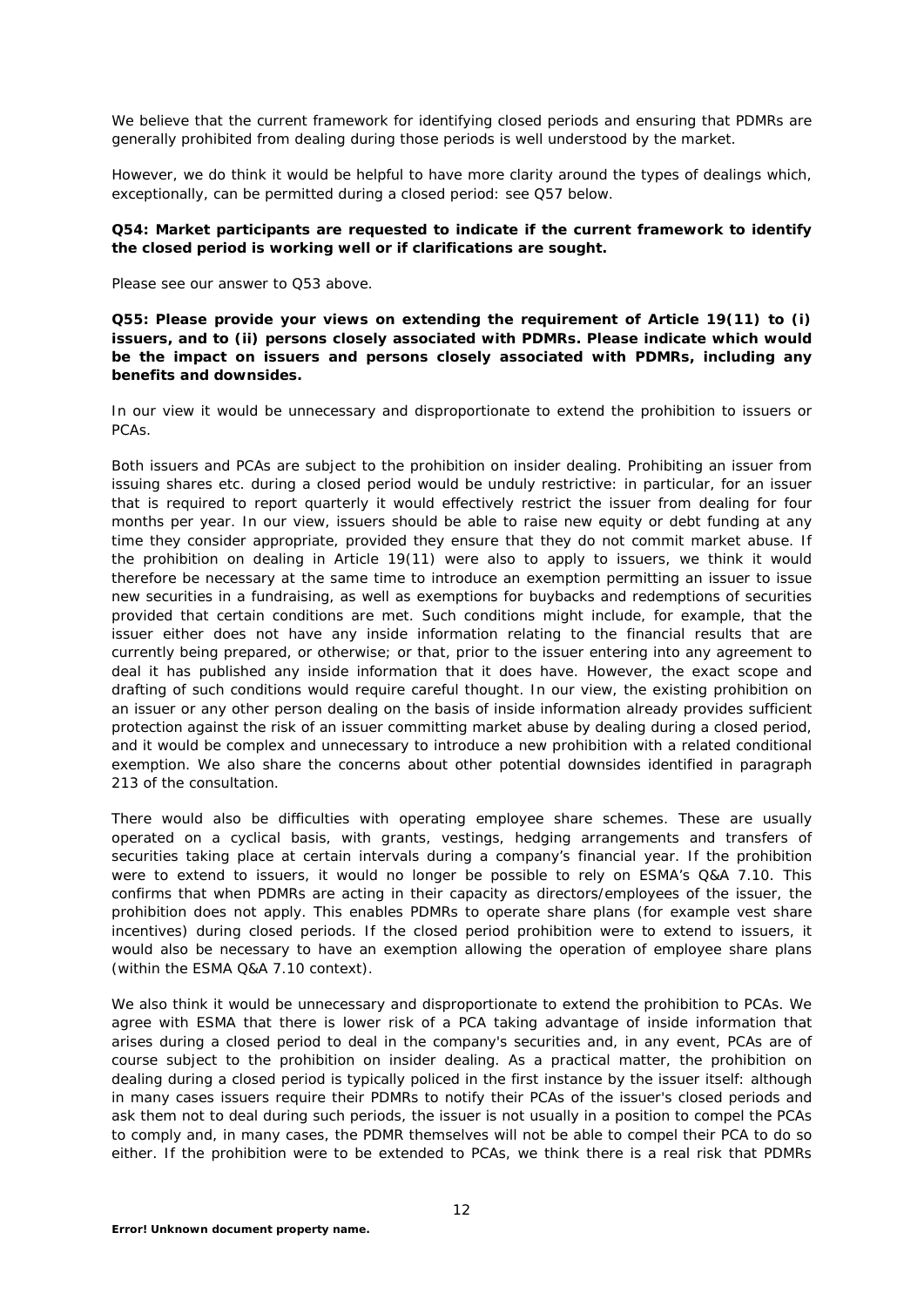would be "blamed" by NCAs or investors for having failed to prevent their PCAs from dealing even when, as a practical matter, the PDMR may have been unable to control their PCA's dealings.

### **Q56: Please provide your views on the extension of the immediate sale provided by Article 19(12)(a) to financial instruments other than shares. Please explain which financial instruments should be included and why.**

We would support the extension of the "exceptional circumstances" exception to cover sales of all types of financial instruments.

### **Q57: Please provide your views on whether, in addition to the criteria in Article 19(12) (a) and (b), other criteria resulting in further cases of exemption from the closed period obligation could be considered.**

We do think there are certain other transactions that should be exempt from the prohibition in Article 19(11).

To provide some context, the prohibition applies to the same types of transactions as must be notified under Article 19(1): see Q7.9 of the ESMA Q&A. Article 10 of CDR 2016/522 gives a nonexhaustive list of transactions that must be notified. These include, among others:

- acceptance or exercise of a stock option;
- automatic or non-automatic conversion of a financial instrument into another financial instrument; and
- gifts and donations made or received, and inheritance received.

In each of these transaction types, it is quite possible – or even likely – that the PDMR will not give any instruction or consent or otherwise have any control over the dealing. Nevertheless, notification is required. Whilst we accept that it may be useful to investors to be told of such dealings, we do not think it is necessary for the prohibition in Article 19(11) to apply to them. In our view, it would therefore be helpful if ESMA could clarify in its Q&A that dealings will not be treated as transactions conducted on a PDMR's own account where the PDMR does not give any instruction, consent or otherwise have any control over the dealing. Many dealings pursuant to executive share plans take place on this basis.

Secondly, it would be helpful if ESMA could clarify in its Q&A that the prohibition in Article 19(11) does not apply to a dealing carried out during a closed period where (i) the dealing occurs pursuant to a conditional contract that was entered into before the closed period started; and (ii) the PDMR has no control over whether the condition is satisfied or whether the dealing occurs, during the closed period. The dealing should be permitted even if, at the time the contract was entered into, the PDMR was aware that the condition might be satisfied, and the dealing might therefore occur, during a closed period.

Thirdly, it would be helpful if ESMA could clarify in its Q&A that the prohibition in Article 19(11) does not apply to a PDMR doing any of the following things:

- taking up any part of their entitlement, or agreeing to take up any part of their entitlement, to new shares under a pre-emptive offer made by the issuer to all, or substantially all, of its existing shareholders, provided that a prospectus relating to such offer will have been published by the time the PDMR takes up their entitlement;
- accepting an offer to sell their shares in the issuer pursuant to a takeover offer made by a third party that is open to all, or substantially all, of the issuer's shareholders, or agreeing to accept such an offer, provided that a document relating to such takeover offer will have been sent to such shareholders by the time the PDMR accepts the offer in respect of their shares.